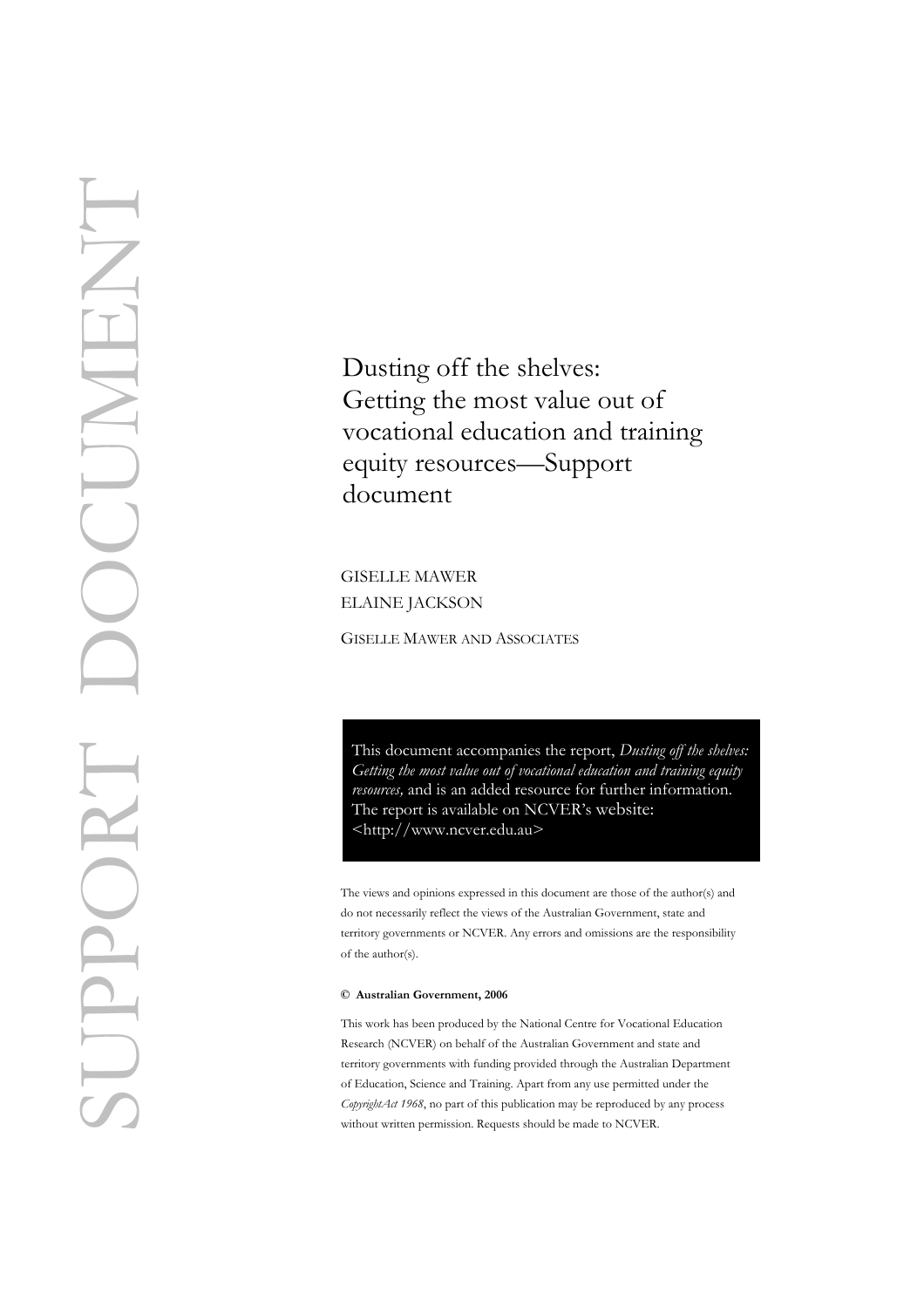# Contents

| Consultations  |  |
|----------------|--|
| Questionnaires |  |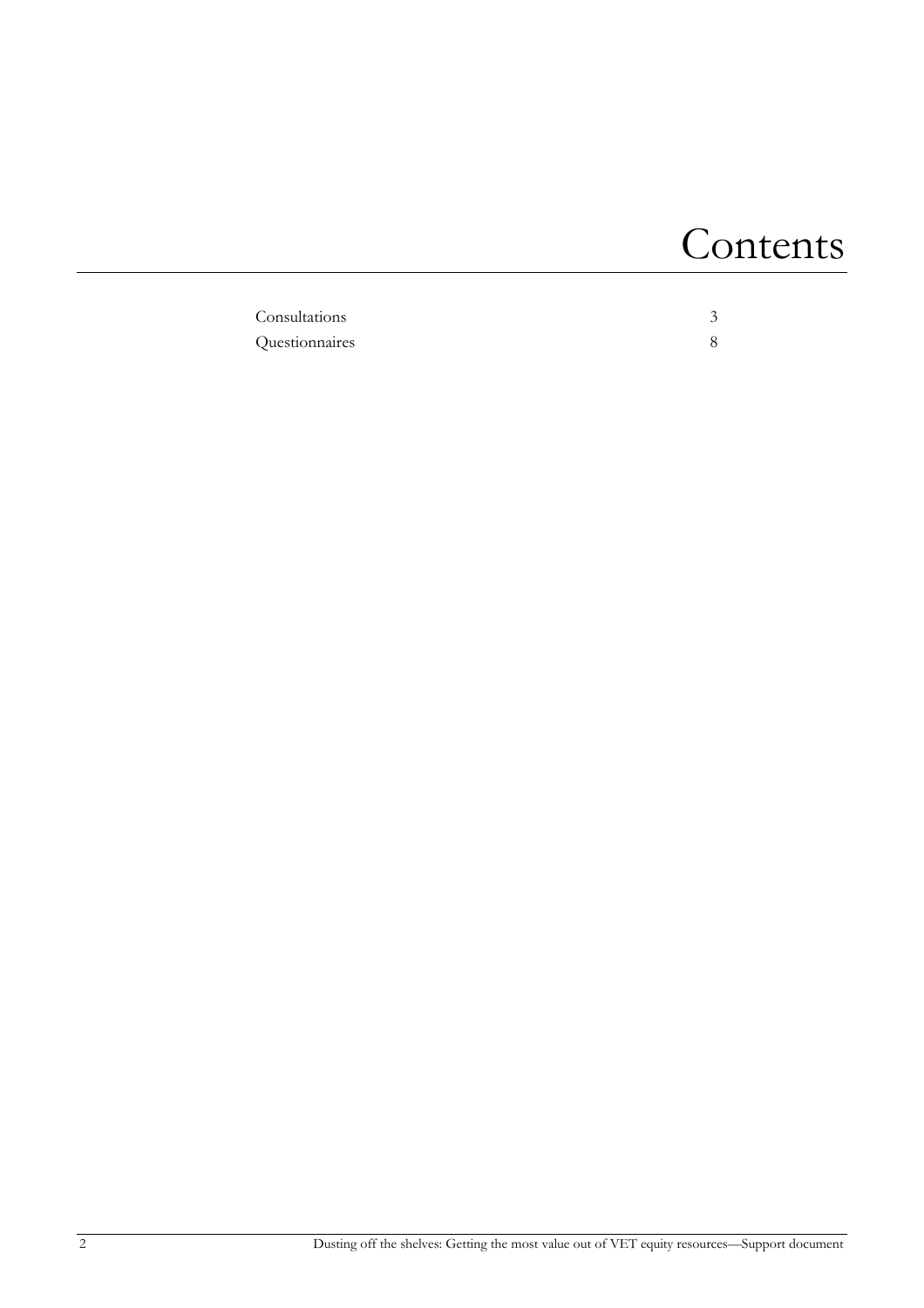# <span id="page-2-0"></span>Consultations

### National

- Clive Butler, Product Manager, and Ricci Hoffman, Public Relations Officer, Australian Training Products Ltd
- Catherine Gyngell, Director, Adult Literacy Section, DEST
- Anne Maree Walker, Equity Manager, ANTA Brisbane
- $\Diamond$  Julie Mackey, Executive Officer, Australian Disability Training Advisory Council
- Brent McArdle, Manager, National Strategic Technology Unit, ANTA Brisbane
- $\Diamond$  Suzy Mckenna, Acting National Project Director, Reframing the Future
- $\Diamond$  Iohn Ouick, Australia Industry Group
- Julie van der Klift, Program Manager, New Practices in Flexible Learning, Department of Education, Science and Training, Canberra
- Louise Wignall, Senior Project Officer, Australian National Training Authority
- Lisa Williams, Policy Officer, Quality Assurance Section, VET Quality branch, DEST

#### New South Wales

- Barbara Barnard, Barbara Barnard Consultancy
- Kristine Brown, Language, Literacy and Communication Consultant
- Ursula Burgoyne, Former Program Manager, Language and Literacy Services, Access and General Education Curriculum Centre, TAFE NSW
- $\diamondsuit$  Cath Byrd,– Manager, Disability Programs, NSW Department of Education and Training
- Claire Cappe, Program Manager, Training and Development Unit, NSW Department of Education and Training
- Lindy Cassidy, Manager, TAFE Equity and Outreach Unit, NSW Department of Education and Training
- Greg Christian, Aboriginal Coordinator, Illawarra Institute, TAFE NSW
- Jackie Cipollone, Program Manager, English Language, Access and General Education Curriculum Centre, TAFE NSW
- Peter Cipollone, Principal Education Officer, Disabilities Programs Unit, NSW Department of Education and Training
- $\diamond$  Philippa Coleman and Penelope Lees, Acting Program Manager, Community Services and Health, Disability Programs, Community Services and Health, Hospitality, Tourism and Recreation Curriculum Centre, TAFE NSW
- Susan Delaruelle, Coordinator, Educational Publishing and Resources, Program Support and Development Services, NSW Adult Migrant English Service
- Cheryl Edwards, Director of Nursing, Anita Villa, Katoomba, NSW
- Dave Ella, President, NSW Aboriginal Education Consultative Committee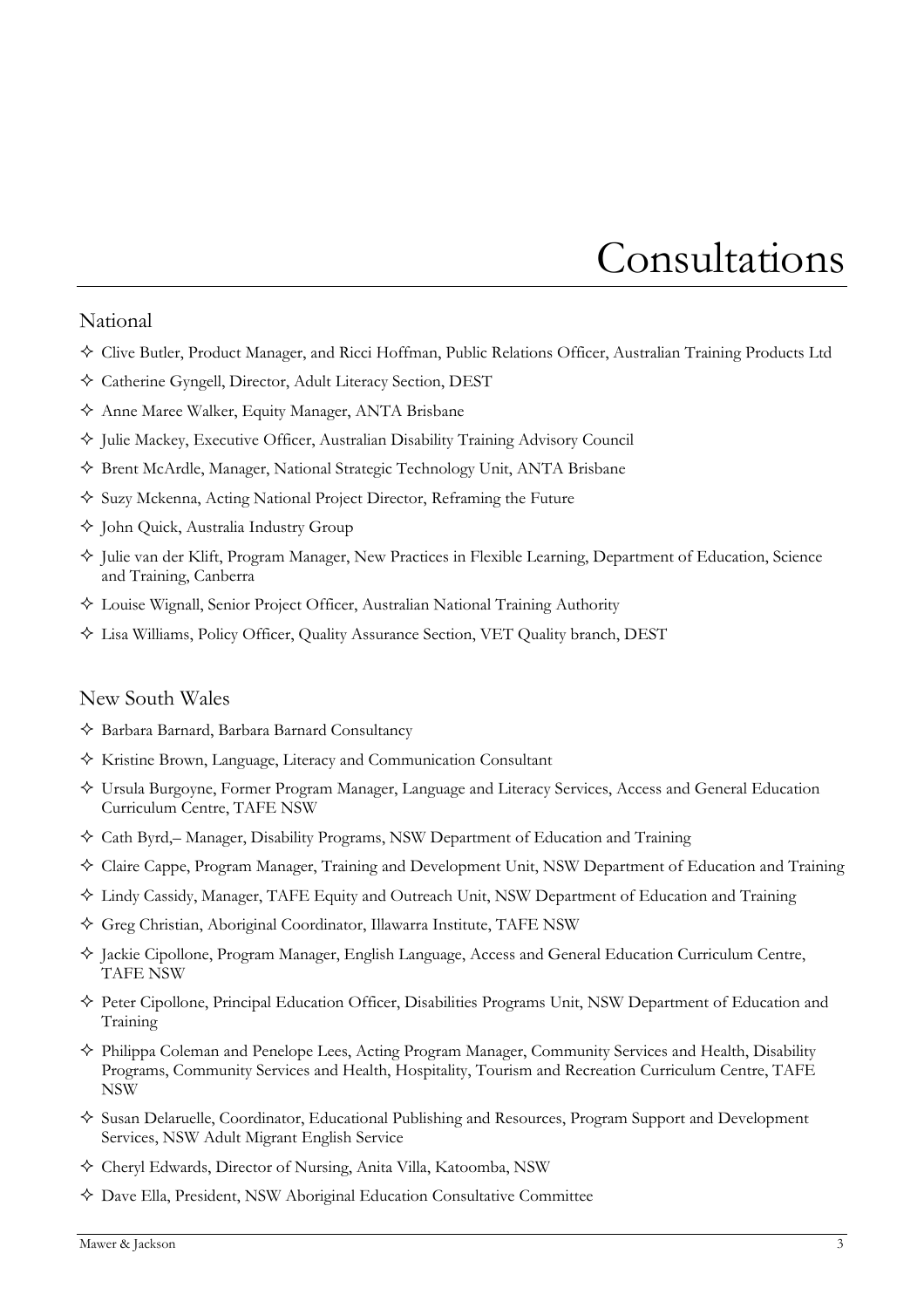- Christine Erskine, Senior Project Officer, Community Grants Program, Adult and Community Education, NSW Department of Education and Training
- Ian Fegent, Former Program Manager, Community and Disabilities Programs, Access and General Education Curriculum Centre, TAFE NSW
- Evelyn Goodwin, Coordinator, Professional Development for RTOs, NSW Department of Education and Training
- $\Diamond$  Jenny Hicks, Teacher, Aged Care, Nursing and Child Studies, North Coast Institute (Kingscliff), TAFE NSW
- Sharon Hislop, Teacher Consultant Disabilities, TAFE NSW
- Oksana Hull, Program Manager, Vocational Literacy, Access and General Education Curriculum Centre, TAFE NSW
- Linda Inglis, Project Coordinator, Sustainable Agriculture, NSW Department of Primary Industries
- $\diamondsuit$  Steve Jamieson, Aboriginal Coordinator, North Coast Institute (Kingscliff), TAFE NSW
- Malcolm Jeeves, Director of Education and Pastoral Care, The Hammond Care Group
- Danny Lester, Relieving Manager, Aboriginal Programs Unit, NSW Department of Education and Training
- Marie Manidis, Manidis & Associates Pty Ltd, Sydney
- Christine Manwarring, Program Manager, Health and Aged Care Services, Community Services and Health, Hospitality, Tourism and Recreation Curriculum Centre, TAFE NSW
- Sharen Marshall, Head Teacher, Aged Care, Children's Services and Nursing, North Coast Institute (Port Macquarie, Wauchope and Kempsey), TAFE NSW
- $\diamond$  Uma Muthusamy, Field Officer, Program Support and Quality Assurance, Adult and Community Education, NSW Department of Education and Training
- Heather McGregor, Team Leader, Teaching and Learning VET Services, Aboriginal Programs Unit, NSW Department of Education and Training
- Jude Nettleingham, Seafood Training Australia
- $\diamond$  Roy Palmer, Director, Seafood Services Australia Ltd, and International Association of Fish Inspectors
- $\Diamond$  John Quick, Education and Training Adviser, Australian Industry Group
- Anthony Rogers, Coordinator: Nursing and Aged Care, North Coast Institute (Kingscliff),TAFE NSW
- $\Diamond$  Iean Ross, Head Teacher, Nursing, Aged Care and Disabilities, Hunter Institute (Newcastle), TAFE NSW
- $\Diamond$  Sue Roy, Relieving Program Manager, Vocational Literacy, Access and General Education Curriculum Centre, TAFE NSW
- $\diamond$  Sue Souter, Program Manager, Community and Disabilities Programs, Access and General Education Curriculum Centre, TAFE NSW
- Bronwyn Stephens, Senior Project Officer, Adult and Community Education, NSW Department of Education and Training
- Fran Stone,– TAFE NSW, General Education and Access Curriculum Centre (currently seconded to NSW Department of Education and Training)
- Gillian Thacker, Links to Learning, Adult and Community Education, NSW Department of Education and Training
- $\diamond$  Margaret Tung, Senior Project Officer, Skills Development Unit, NSW Department of Education and Training
- $\diamond$  Simone Windon, Literacy Coordinator, Nepean Community College, NSW Adult and Community Education
- Claire Wright, Program Manager, Numeracy, Maths and Science, Access and General Education Curriculum Centre, TAFE NSW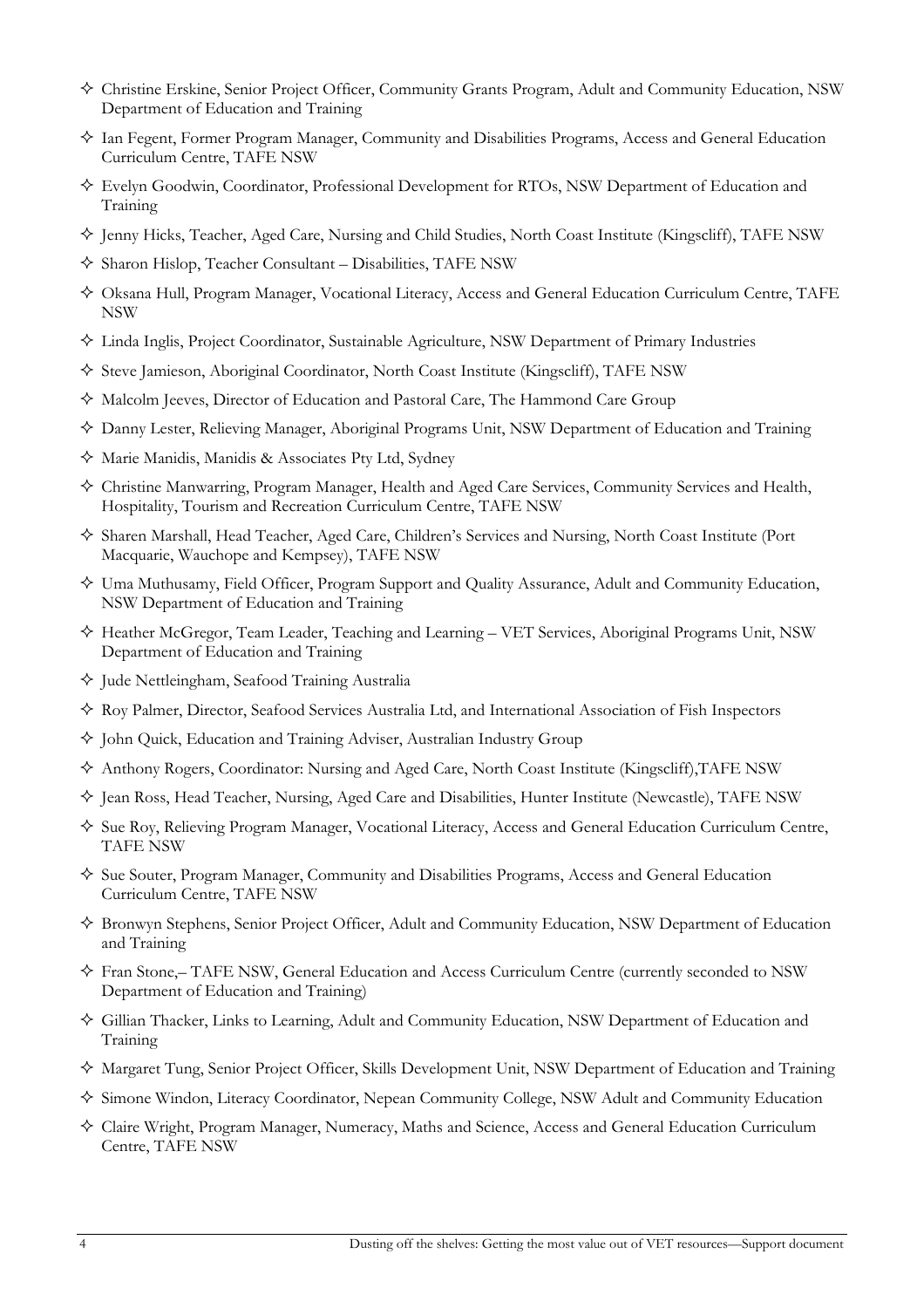# Tasmania

- Maggie Aird, Manager, Equity and Youth Strategies, Office of Post Compulsory Education and Training, Hobart
- Jane Barrett, Regional Disability Liaison Officer, Southern and Central Tasmania, University of Tasmania
- Rory Byrne, Manager, Seafood Training Australia, Hobart
- Chris Clark, Senior Training Officer, Oak Training and Development Services, Tahune
- Peter Galligan, Disability Liaison Officer, TAFE Tasmania, Southern Tasmanian Region
- James Garde, Assistant Manager Training, Seafood Training Tasmania
- Lyndel Holton, State Coordinator, Aboriginal Training Programs, TAFE Tasmania, Launceston
- Fiona Huskisson, Research Officer, Equity Services, Office of Post Compulsory Education and Training, Hobart
- Cassandra Jefferson, Aboriginal VET Officer, TAFE Tasmania, Southern Tasmanian Region
- John Jessop, General Manager, STEPS Training Solutions, Hobart
- $\Diamond$  Ken Langston, Chief Executive Officer, STEPS Employment and Training Solutions, Hobart
- Trish McCullough, Manager, Vocational Education and Training, Office of Post Compulsory Education and Training, Hobart
- Tony Payne, Director of ADCET, University of Tasmania, Launceston Campus
- Brian Treanor, Director, Parkside Training Services, Hobart
- Karen West, State Manager, Workforce Aboriginal Corporation, Launceston

# Western Australia

- Carolyn Biar, Disability Consultant, Pilbara TAFE, Karratha Campus
- Catherine Dunn, A/Manager VET Access, Department of Education and Training
- Steve Elsegood, Building and Construction Head Teacher, Swan TAFE
- Chris Farley, VET Employment Directions, Department of Education and Training
- Jane Figgis, AAAJ Consulting Group, Perth
- Margaret Greenough, VET Teaching and Learning, Department of Education and Training
- Renae Guthridge, Manager Quality/Principal Lecturer, Pilbara TAFE
- Monica Handley, Lecturer Access & Participation, Disability Support Officer, Access & Equity Coordinator, CGEA Regional Coordinator, Pilbara TAFE, Karratha Campus
- $\Diamond$  Sue Lapham, Director, Corporate Development, Westone
- Lee Lenyk, Senior Program Officer, VET Teaching and Learning, Department of Education and Training
- Dr Greg Lewis, Edge Training Solutions, Subiaco
- Sally Lumsden, Acting Manager, VET Program and Development Branch
- Margaret McHugh, Senior Literacy Officer, CAVSS, Department of Education and Training
- John Odgers, Quality Assurance Coordinator, WestOne Services
- Rachel Robertson, Nexus Strategic Solutions, Perth
- Cheryl Wiltshire, VET Teaching and Learning, Department of Education and Training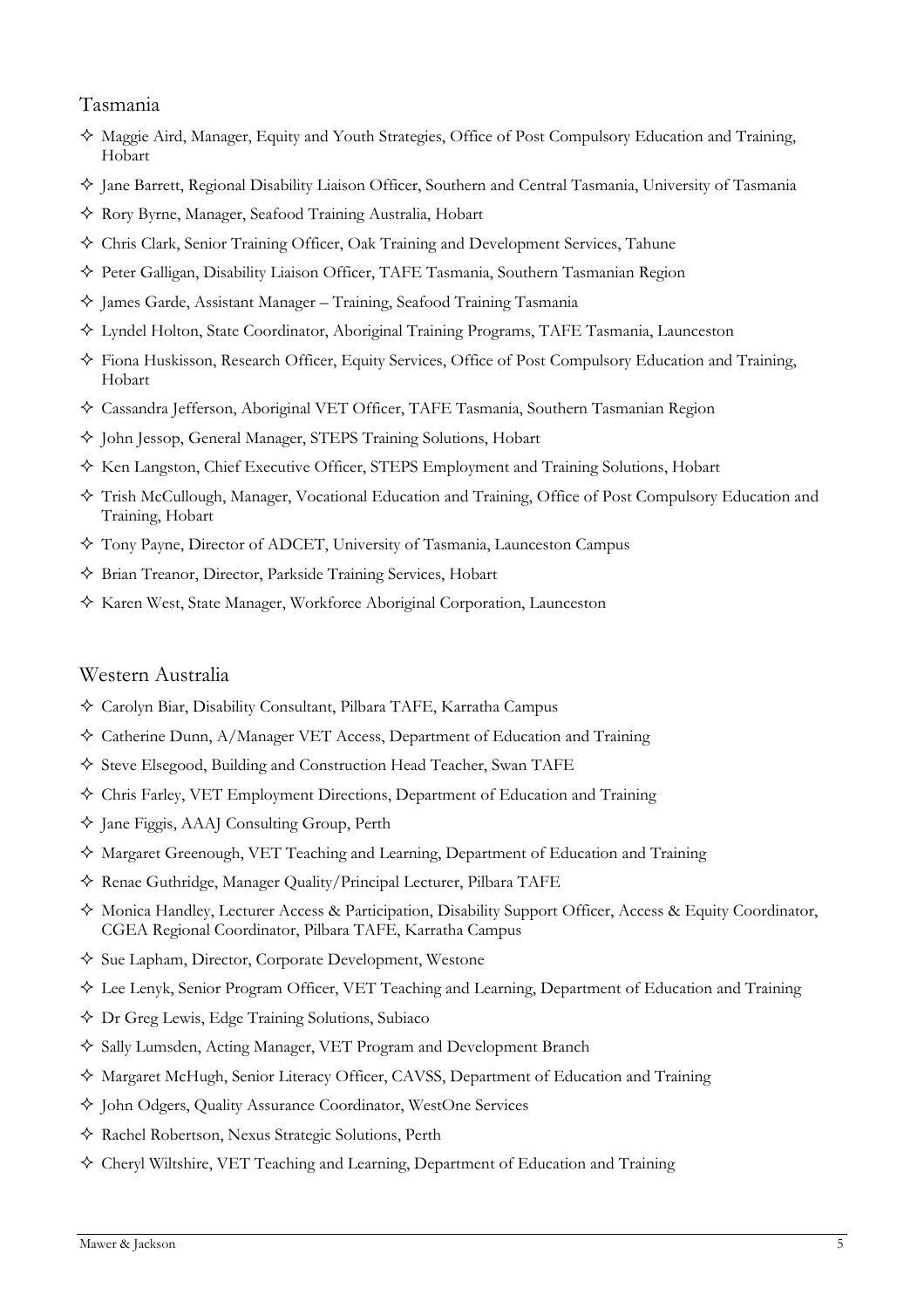# Queensland

- Andrew Agrotis Construction Teacher, Roma College of TAFE Queensland
- Nigel Allen, Head Teacher, Tourism and Hospitality SPIG, TAFE Queensland
- Carol Chambers Manager, Centre for Training Materials, Department of Employment and Training
- Helen Foley, Manager, Recognition of Prior Learning (RPL), VET projects, Department of Employment and Training
- Lynn Hammond,- Senior Executive Officer, Equity Products and Services, Centre Innovation and Development, TAFE Queensland
- Paul Mansell, Teacher, Business Services, TAFE Queensland
- Chris Naylor, Teacher, Automotive, TAFE Queensland
- Elizabeth Padgham, Executive Officer, Employment and Indigenous Initiatives, Department of Employment and Training,
- Denise Reghenzani, Senior Policy Officer, Strategic Directions and Policy, Department of Employment and Training
- $\diamondsuit$  Becky Walsh, Principal Planning Officer, Department of Employment and Training

# Victoria

- Sue Ferguson, General Manager: Employment & Training Performance
- Madeline Fernbach, Manager, Learner Access AC&FE, Department of Education and Training
- Enza Gandolfo, Research Project Officer, Equity Research Centre, Collingwood
- Bob Gray, Gray Consulting Pty Ltd
- Jan Hagston, Manager, Workplace Skills Access, Swinburne TAFE
- Margaret Regan, Teacher, Workplace Skills Access, Swinburne TAFE
- Madeline Scully, Manager, Participatory Initiatives, OTTE
- Dave Tout, Manager, CAE Press, Melbourne
- Peg Wymond, Teacher, Workplace Skills Access, Swinburne TAFE
- Linda Wyse Director, Linda Wyse and Associates

# South Australia

- Grant Carnie, Chief Executive Officer, Australian Fisheries Academy, Port Adelaide
- Craig Harrison, ADTAC Council Member, General Manager, Employment and Training Services, Barkuma Inc. SA

# Industry Skills Councils

- $\Diamond$  John Braddy, Chief Executive Officer, Automotive Training Australia
- $\diamond$  Susan Briggs, Industry Specialist Tourism, Services Industry Skills Council, Sydney
- Rory Byrne, Executive Officer, Fishing Industry Training Council, Hobart,
- Des Caulfied and Dorothy Rao, Resources and Infrastructure Industry Skills Council, Sydney
- Cherry Cole, General Manager, and Anita Roberts, Innovation & Business Skills Australia, Melbourne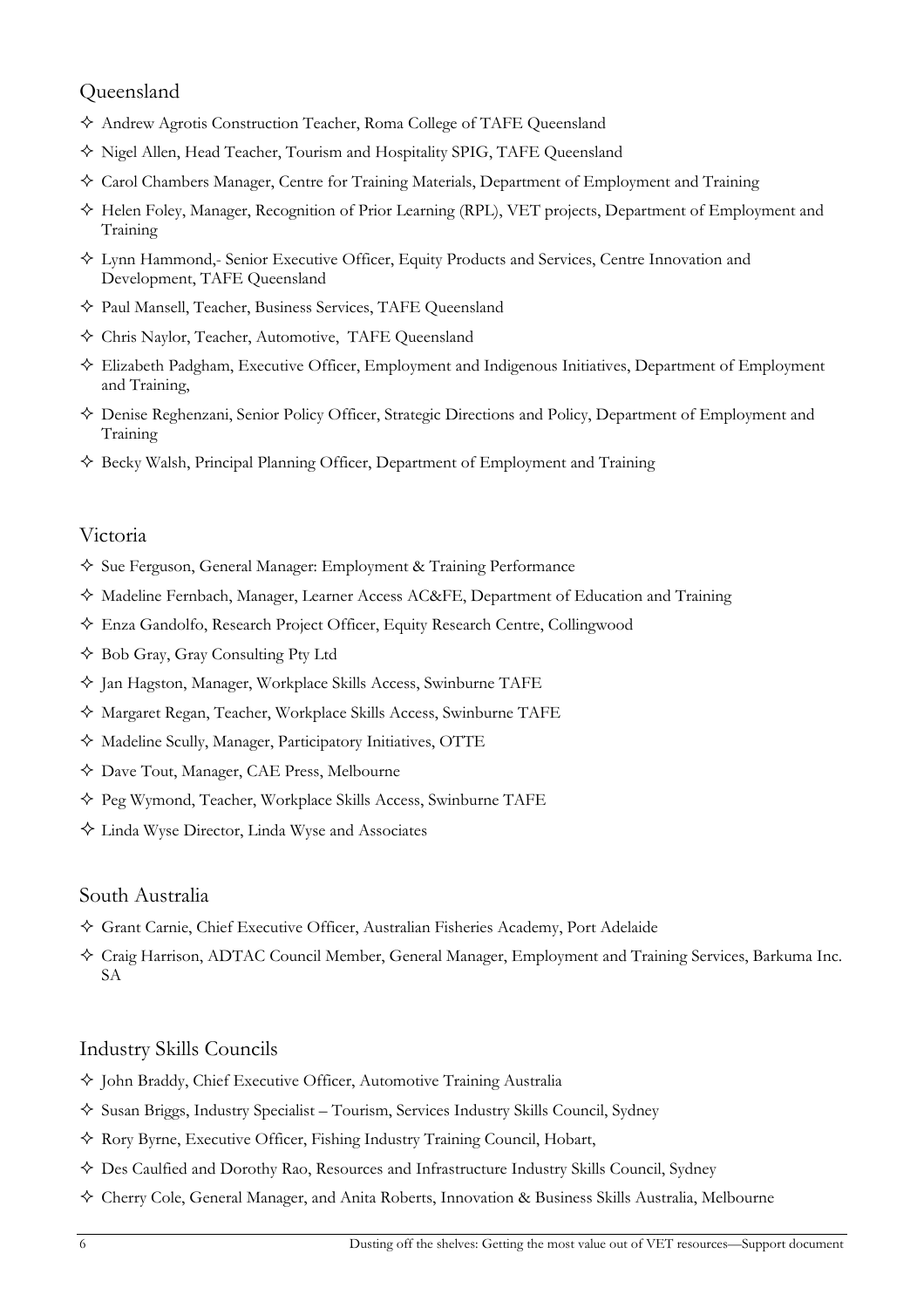- Cinthia Del Grosso, Transport Distribution Training Australia, National Project Manager, Strategic Plans and Business Planning, Transport and Logistics Industry Skills Council, Melbourne
- Adrian Denyer, Executive Officer, NSW Transport and Distribution ITAB
- $\diamond$  Margaret Lansbury and Anita Roberts, Innovation Business Skills Australia Ltd, Melbourne
- Diane Lawson, Chief Executive Officer, Community Services and Health Industry Skills Council, Sydney
- $\diamond$  Prue Masden Executive Officer, National Correctional Services Advisory Committee, Adelaide
- Tony Palladino, Chief Executive Officer, ElectroCommunications and Energy/Utilities Industry Skills Council, Sydney
- Bob Paton, Chief Executive Officer, Manufacturing Skills Australia, Sydney
- Alan Ross, Chief Executive Officer, Construction and Property Services Industry Skills Council, Melbourne
- Carl Tinsley, NSW Mining ITAB

## Focus groups:

- Construction Strategic Product Implementation Group, TAFE Queensland, 17.5.05
- Business Services Strategic Product Implementation Group, TAFE Queensland, 2.6.05
- Automotive Strategic Product Implementation Group, Queensland, TAFE Queensland, 16.5.05
- Tourism and Hospitality Strategic Product Implementation Group, TAFE Queensland, 8.6.05
- Metropolitan Literacy Coordinators, Adult and Community Education, NSW Department of Education and Training, 24.5.05
- Certificate in General Education for Adults (CGEA) Teachers focus group, TAFE Western Australia, 9.8.05
- Australian Quality Training Framework (AQTF) and Diversity Workshops (2), Perth, Western Australia, 22.9.05
- Certificate in General Education for Adults (CGEA) Teachers focus group, Perth, Western Australia, 21.9.05
- VET providers, Department of Education and Training, Perth, Western Australia, 23.9.05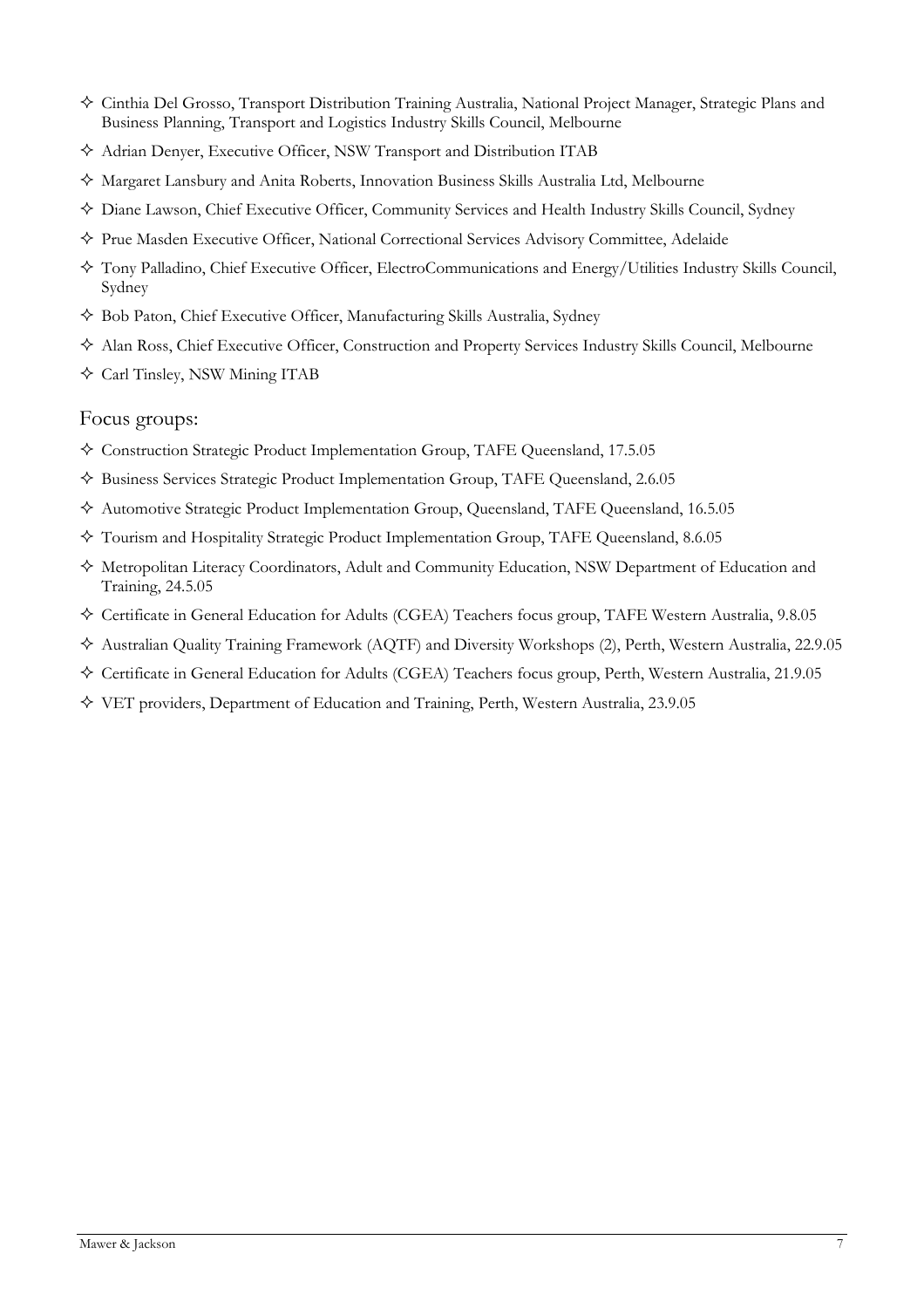# <span id="page-7-0"></span>Questionnaires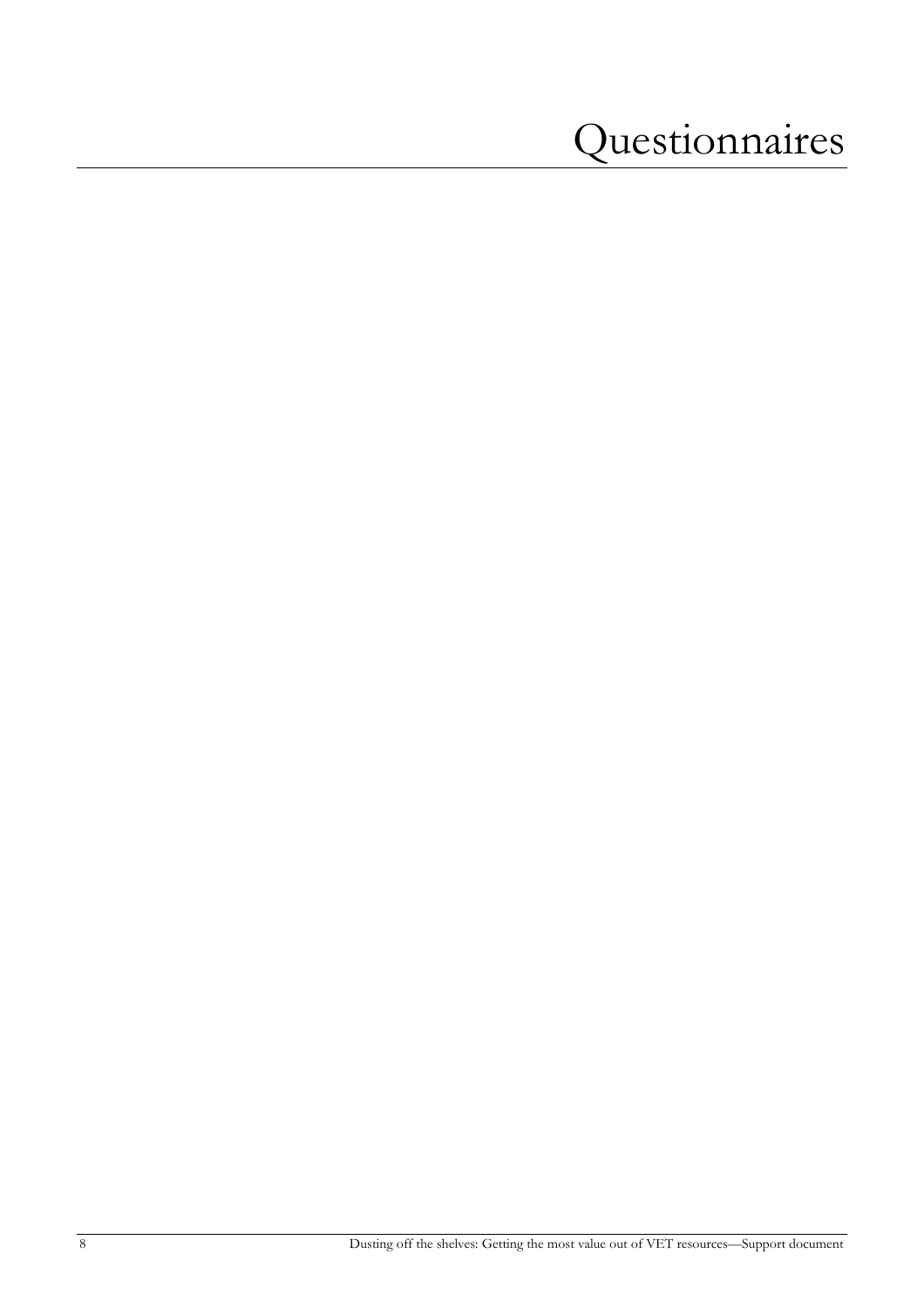# **NCVER Project – VET equity resource development: key enablers and barriers**

**Focus questions for managers of equity/resource development programs**

|    | Name:                                                                                        | Phone: <u>New York: New York: New York: New York: New York: New York: New York: New York: New York: New York: New York: New York: New York: New York: New York: New York: New York: New York: New York: New York: New York: New </u> |  |
|----|----------------------------------------------------------------------------------------------|--------------------------------------------------------------------------------------------------------------------------------------------------------------------------------------------------------------------------------------|--|
|    |                                                                                              |                                                                                                                                                                                                                                      |  |
|    |                                                                                              |                                                                                                                                                                                                                                      |  |
|    | appropriate boxes                                                                            | 1. What experience/involvement have you had with equity resources in the last 7 years? Please tick                                                                                                                                   |  |
|    | Funding<br>$\Box$<br>$\Box$<br>Managing<br>Using<br>$\blacksquare$<br>Distributing<br>$\Box$ | Commissioning<br>$\Box$<br>ப<br>Developing<br>Promoting<br>Evaluating                                                                                                                                                                |  |
| 2. |                                                                                              | What type of equity resources have you been responsible for? (e.g. specific equity groups,<br>language and literacy, guidance on compliance with AQTF or AQF requirements)                                                           |  |
|    |                                                                                              |                                                                                                                                                                                                                                      |  |
|    |                                                                                              | 3. What is the impetus for the development or use of such resources in your organisation?                                                                                                                                            |  |
|    |                                                                                              |                                                                                                                                                                                                                                      |  |
|    |                                                                                              | 4. How do you evaluate the effectiveness or impact of these equity resources?                                                                                                                                                        |  |
|    |                                                                                              |                                                                                                                                                                                                                                      |  |
|    |                                                                                              |                                                                                                                                                                                                                                      |  |
|    |                                                                                              |                                                                                                                                                                                                                                      |  |

5. As part of the project, we will be selecting a number of resources for more detailed analysis. Could you list 5 examples, if possible, of VET resources which in your view have been very effective in achieving more equitable or inclusive outcomes in the last 7 years?

The resources could have been designed for a specific equity target group (e.g. people with disabilities), language and literacy or general VET resources. They may have been developed at an institutional, industry, community, state or national level.

Please use the table on the next page to rate their effectiveness, using the criteria provided.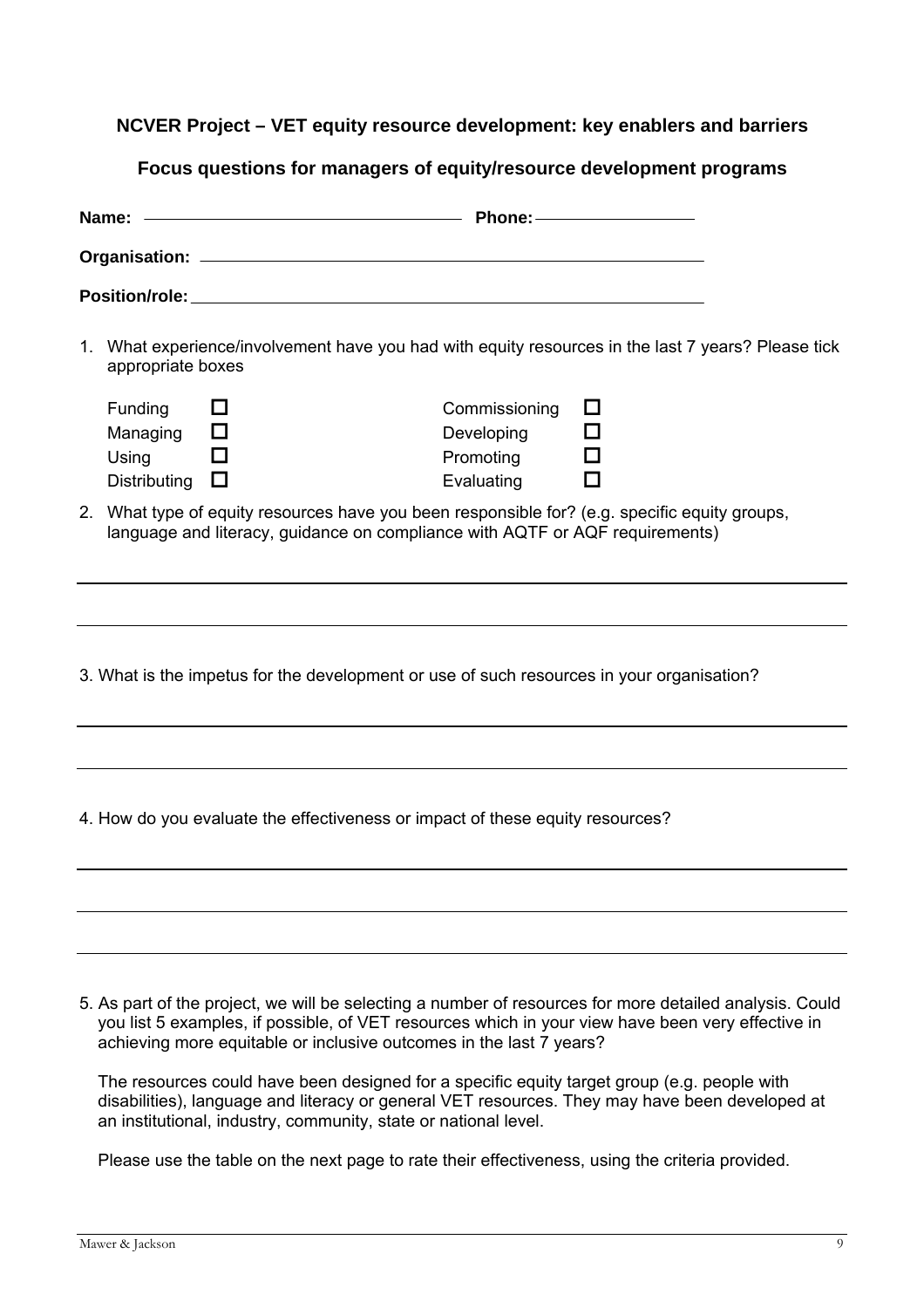## Criteria of Effectiveness Rating Scale: **1**. Not very effective **2**. Reasonably effective **3**. Highly effective **N/A**. not applicable **?** Don't know

|                              | Criteria of effectiveness |              |             |                       |             |           |          |                           |  |
|------------------------------|---------------------------|--------------|-------------|-----------------------|-------------|-----------|----------|---------------------------|--|
| Name/Date/Author of Resource | Sales/use/                | Quality/     | Approach/   | Alignment with        | Feedback    | Impact on | Impact   | Other e.g. timing, needs  |  |
|                              | awareness                 | user         | methodology | Training              | from client | VET or    | on VET   | analysis, review,         |  |
|                              | in field                  | friendliness |             | Packages/             | group       | industry  | outcomes | professional development, |  |
|                              |                           |              |             | <b>VET</b> priorities |             |           |          | support                   |  |
| 1.)                          |                           |              |             |                       |             |           |          |                           |  |
|                              |                           |              |             |                       |             |           |          |                           |  |
|                              |                           |              |             |                       |             |           |          |                           |  |
|                              |                           |              |             |                       |             |           |          |                           |  |
| 2)                           |                           |              |             |                       |             |           |          |                           |  |
|                              |                           |              |             |                       |             |           |          |                           |  |
|                              |                           |              |             |                       |             |           |          |                           |  |
|                              |                           |              |             |                       |             |           |          |                           |  |
| 3)                           |                           |              |             |                       |             |           |          |                           |  |
|                              |                           |              |             |                       |             |           |          |                           |  |
|                              |                           |              |             |                       |             |           |          |                           |  |
|                              |                           |              |             |                       |             |           |          |                           |  |
| 4)                           |                           |              |             |                       |             |           |          |                           |  |
|                              |                           |              |             |                       |             |           |          |                           |  |
|                              |                           |              |             |                       |             |           |          |                           |  |
|                              |                           |              |             |                       |             |           |          |                           |  |
| 5)                           |                           |              |             |                       |             |           |          |                           |  |
|                              |                           |              |             |                       |             |           |          |                           |  |
|                              |                           |              |             |                       |             |           |          |                           |  |
|                              |                           |              |             |                       |             |           |          |                           |  |

## 6. For each of the resources identified, please indicate if you were involved in any of the aspects of their development or use, and for which one:

|                        | Resource Number (from table above) |     |  |   |             |                              |  | Resource Number (from table above) |  |  |  |  |  |  |
|------------------------|------------------------------------|-----|--|---|-------------|------------------------------|--|------------------------------------|--|--|--|--|--|--|
| Funding                |                                    |     |  | 4 | 5           | Management/quality assurance |  |                                    |  |  |  |  |  |  |
| Design/Development     |                                    | 2 3 |  | 4 | 5           | Consultation/trialling       |  |                                    |  |  |  |  |  |  |
| Distribution/promotion |                                    |     |  | 4 | 5           | Implementation/use           |  |                                    |  |  |  |  |  |  |
| Evaluation/Review      |                                    |     |  | 4 | $5^{\circ}$ | Other:…….                    |  |                                    |  |  |  |  |  |  |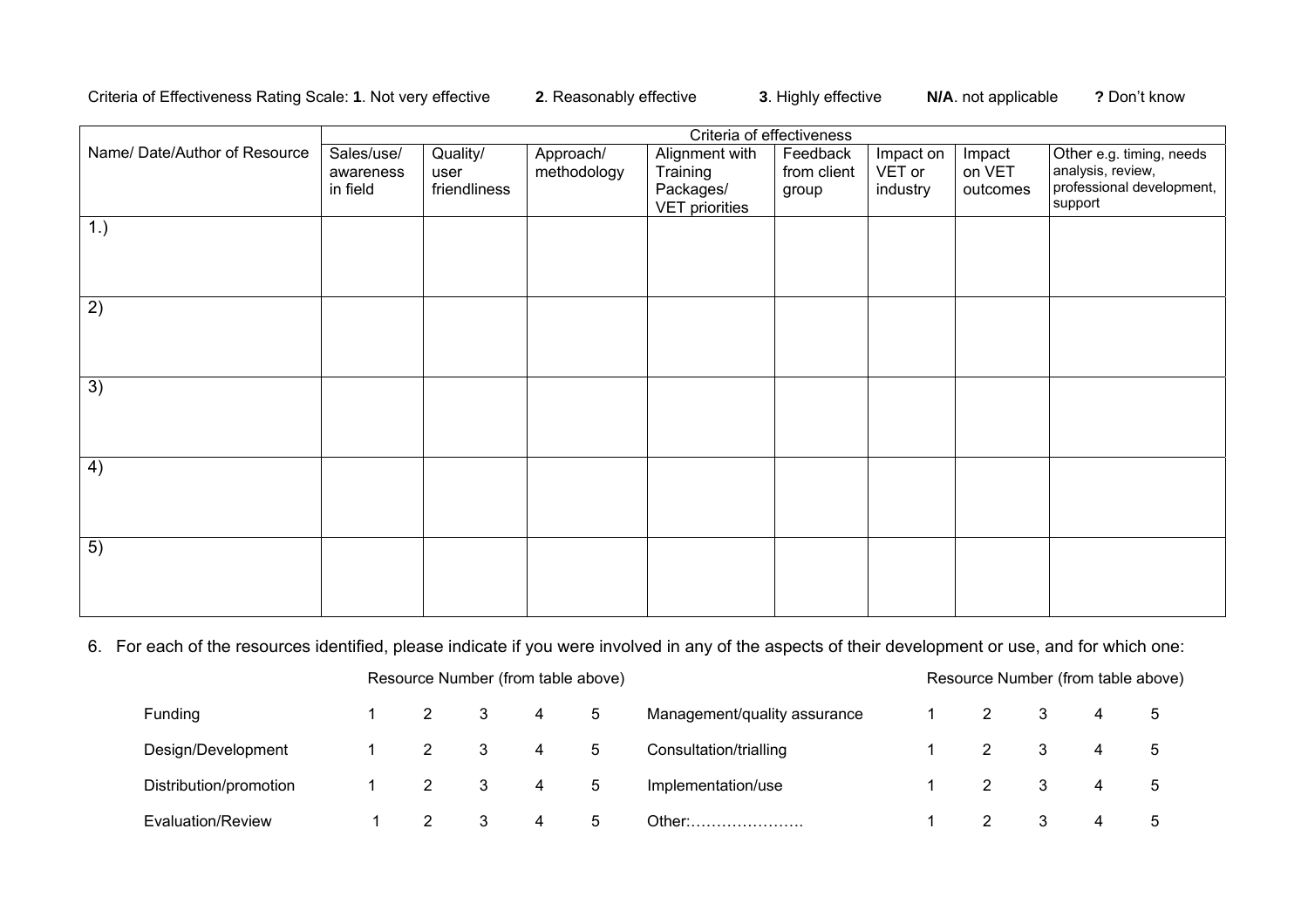7. Can you identify some equity resources that have not been so effective? In your view, what factors account for this lack of effectiveness or success?

- 8. How do you let your clients/stakeholders know out about existing and new equity resources? 9. What databases, access points or dissemination strategies do you find the most useful for finding out about equity resources? Why?
- 10. Based on your experience, prioritise the strategic areas in which improvements are needed to avoid duplication of effort and maximise the use and impact of equity resources. Please rate the following from 1 to 8, with 1 being the highest priority.
- funding models, policies and guidelines  $\Box$  $resource$  development methodologies  $\Box$ • tangible performance measures  $\Box$ • project management and coordination  $\Box$ • dissemination and marketing  $\Box$ • professional development  $\Box$ • organisational implementation and support  $\Box$ evaluation, review and updating  $\Box$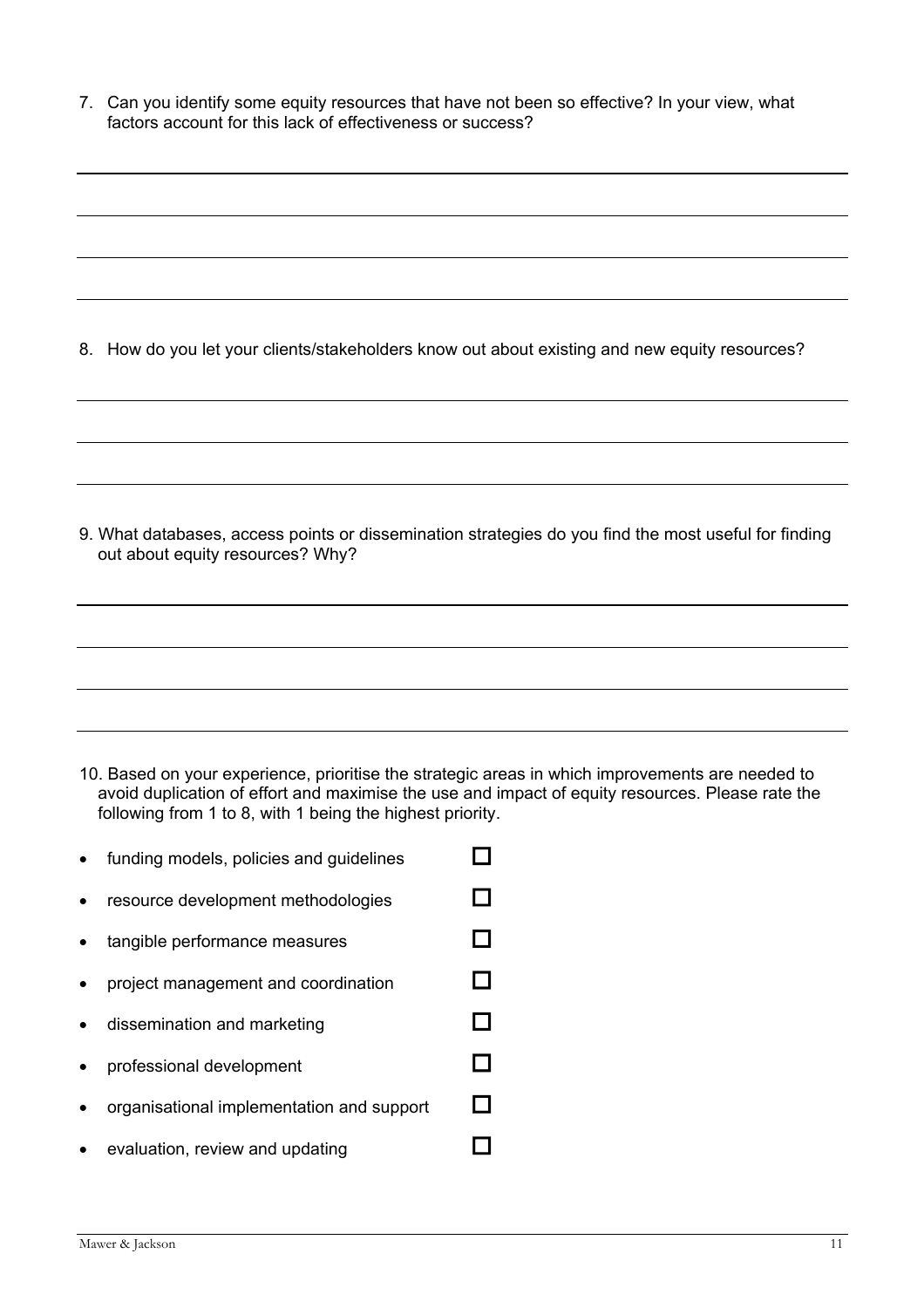|             |         | 12. What are the key challenges or obstacles to achieving these improvements?                                                                                                                                                                           |  |  |  |
|-------------|---------|---------------------------------------------------------------------------------------------------------------------------------------------------------------------------------------------------------------------------------------------------------|--|--|--|
|             |         |                                                                                                                                                                                                                                                         |  |  |  |
|             |         |                                                                                                                                                                                                                                                         |  |  |  |
|             |         |                                                                                                                                                                                                                                                         |  |  |  |
|             |         |                                                                                                                                                                                                                                                         |  |  |  |
|             |         |                                                                                                                                                                                                                                                         |  |  |  |
|             |         |                                                                                                                                                                                                                                                         |  |  |  |
|             |         | 13. As part of the project, we will be analysing a number of resources in more detail. Would you be<br>willing to discuss any of these resources or your involvement in them further? We anticipate this<br>would take less than one hour of your time. |  |  |  |
| Yes<br>- 11 | No<br>H |                                                                                                                                                                                                                                                         |  |  |  |
|             |         | 14. Can you suggest any people or networks we should contact in relation to this project?                                                                                                                                                               |  |  |  |
|             |         |                                                                                                                                                                                                                                                         |  |  |  |
|             |         |                                                                                                                                                                                                                                                         |  |  |  |
|             |         |                                                                                                                                                                                                                                                         |  |  |  |
|             |         |                                                                                                                                                                                                                                                         |  |  |  |
|             |         |                                                                                                                                                                                                                                                         |  |  |  |
|             |         |                                                                                                                                                                                                                                                         |  |  |  |

11. Any comments on the areas identified in Q10, or any other improvements needed?

Many thanks for your assistance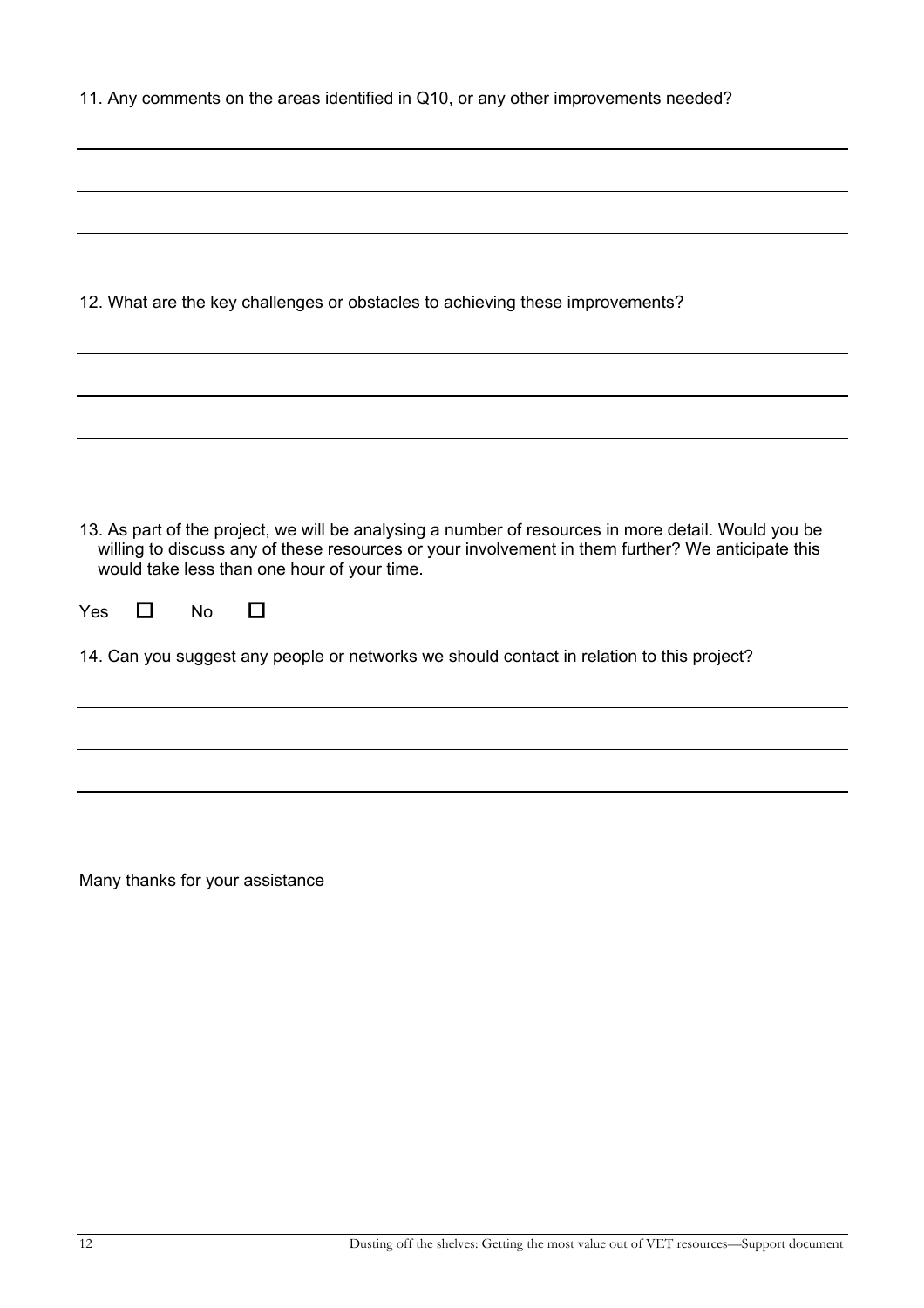# **NCVER Project – VET equity resource development: key enablers and barriers**

# **Focus questions for VET practitioners**

|                         |                                | Name: ———————————————————— Phone: ———————————                                             |                     |             |
|-------------------------|--------------------------------|-------------------------------------------------------------------------------------------|---------------------|-------------|
|                         |                                |                                                                                           |                     |             |
|                         |                                |                                                                                           |                     |             |
| $1_{\cdot}$             | Please tick appropriate boxes. | What experience/involvement have you had with VET equity resources in the last 7 years?   |                     |             |
| Developing<br>Promoting |                                |                                                                                           | Using<br>Evaluating | П<br>$\Box$ |
| 2.                      |                                | What role do such resources play in enabling you to carry out your role more effectively? |                     |             |
| 3.                      |                                | How do you/your stakeholders find out about existing and new equity resources?            |                     |             |
|                         |                                |                                                                                           |                     |             |

4. In your experience, what are the most useful ways for finding out about equity resources? Please fill in the following table and indicate the reason for your choice.

| <b>Dissemination strategy</b> | <b>Specific Example</b> | Why do you find it useful? |
|-------------------------------|-------------------------|----------------------------|
| Database/access point         |                         |                            |
| Website                       |                         |                            |
|                               |                         |                            |
| Other                         |                         |                            |
|                               |                         |                            |

5. As part of the project, we will be selecting a number of resources for more detailed analysis. Could you list 5 examples, if possible, of VET resources which in your view have been very effective in achieving more equitable or inclusive outcomes in the last 7 years?

The resources could have been designed for a specific equity target group (e.g. people with disabilities), language and literacy or general VET resources. They may have been developed at an institutional, industry, community, state or national level.

Please use the table on the next page to rate their effectiveness, using the criteria provided.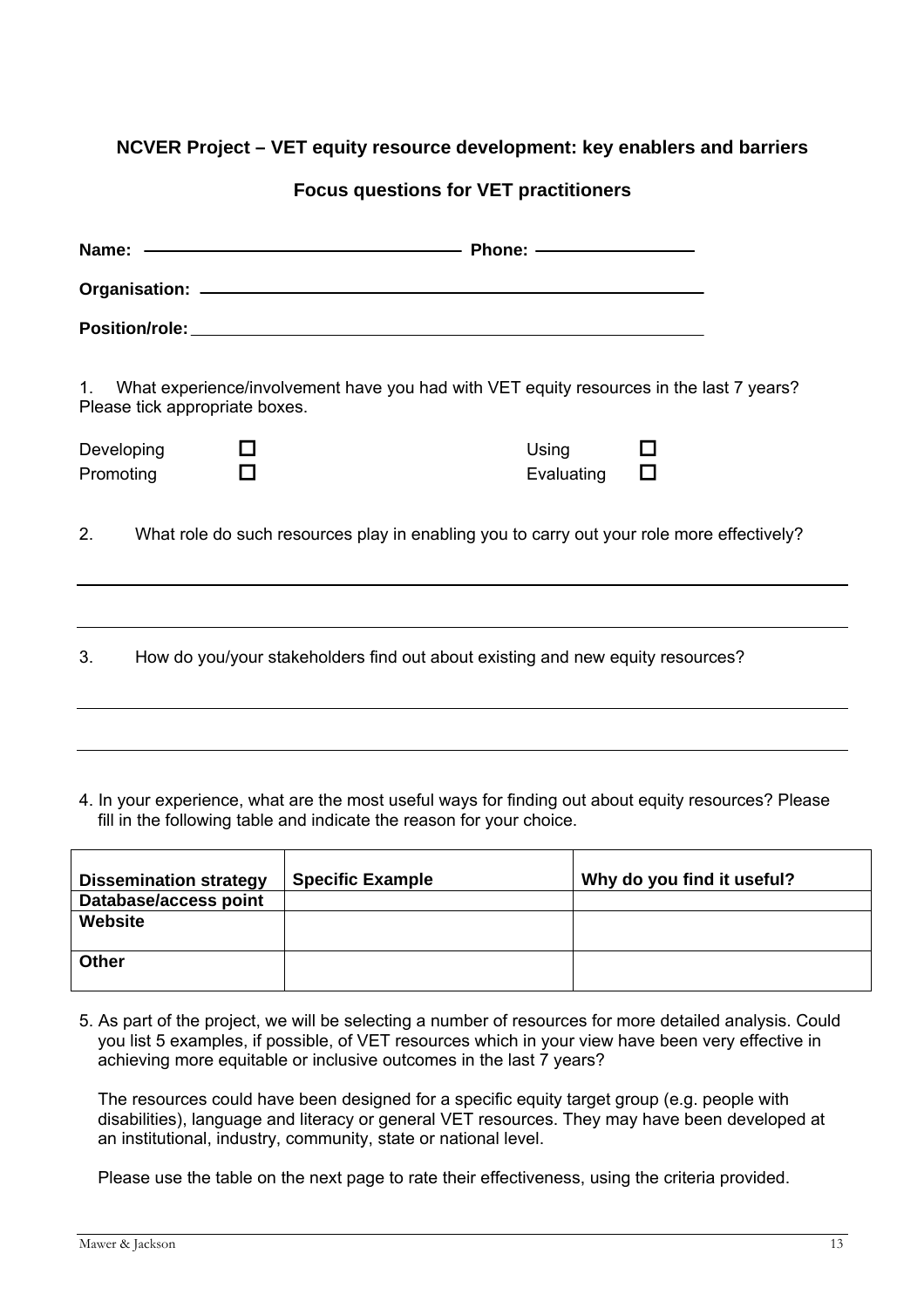## Criteria of Effectiveness Rating Scale: **1**. Not very effective **2**. Reasonably effective **3**. Highly effective **N/A** not applicable **?** Don't know

| Name/ Date/Author of Resource | Sales/use/<br>awareness<br>in field | Quality/<br>user<br>friendliness | Approach/<br>methodology | Alignment with<br>Training<br>Packages/<br><b>VET priorities</b> | Feedback<br>from client<br>group | Impact on<br>VET or<br>industry | Impact<br>on VET<br>outcomes | Other e.g. timing,<br>needs analysis, review,<br>professional<br>development, support |
|-------------------------------|-------------------------------------|----------------------------------|--------------------------|------------------------------------------------------------------|----------------------------------|---------------------------------|------------------------------|---------------------------------------------------------------------------------------|
| 1.)                           |                                     |                                  |                          |                                                                  |                                  |                                 |                              |                                                                                       |
| (2.)                          |                                     |                                  |                          |                                                                  |                                  |                                 |                              |                                                                                       |
| 3.)                           |                                     |                                  |                          |                                                                  |                                  |                                 |                              |                                                                                       |
| 4.)                           |                                     |                                  |                          |                                                                  |                                  |                                 |                              |                                                                                       |
| 5.)                           |                                     |                                  |                          |                                                                  |                                  |                                 |                              |                                                                                       |

6. For each of the resources identified, please indicate if you were involved in any of the aspects of their development or use, and for which one:

|                        |  | Resource Number (from table above) |             |                        |  |  |  |   |  |
|------------------------|--|------------------------------------|-------------|------------------------|--|--|--|---|--|
| Design/Development     |  |                                    | $5^{\circ}$ | Consultation/trialling |  |  |  | 4 |  |
| Distribution/promotion |  | 4                                  | 5           | Implementation/Use     |  |  |  | 4 |  |
| Evaluation/Review      |  |                                    |             | Other: $\dots$         |  |  |  |   |  |